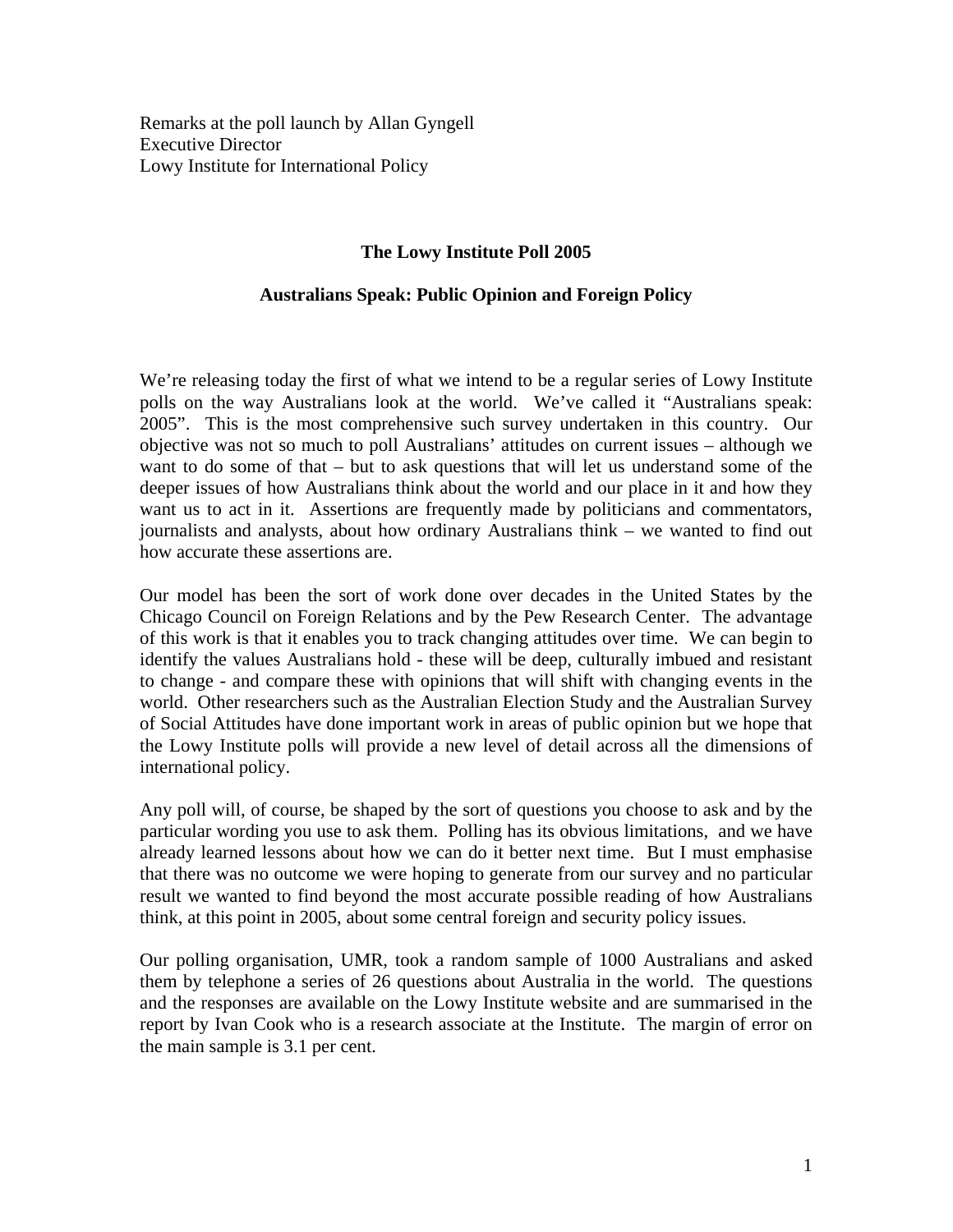Before I get onto the poll results I need to thank a number of people. First John Utting and Bruce Dier from UMR. Their expert technical skills and professional helpfulness undoubtedly made this a richer and more revealing survey than it might otherwise have been. It was a great pleasure to work with them.

We also need to thank our advisory committee – Professor William Tow originally from Griffith but now from the ANU, Professor Andrew Macintyre from ANU and Mr Chemi Shalev who has been involved in public opinion polling for a long time. Above all we need to thank Graeme Lawless, whose generous commitment of time and mind to this project, was invaluable. He has made a very significant contribution to the Lowy Institute poll.

I also want particularly to thank Ivan Cook. Ivan was the person above all others who brought this survey from an idea to reality.

Now to the poll.

I have spent most of my adult life working on aspects of Australian foreign policy and I have to say that the results of the survey have jolted some of my assumptions (and challenged some of the things I've written) about what Australians think.

The picture is far more complicated than most of the pundits and politicians assert. The national view is not easily characterised in the terms in which most of the public debate takes place. On the one hand, Australians express a very deep commitment to international law, to the United Nations, and to the international environment – views often attributed to a latte-loving elite. But, on the other, they have no trouble at all endorsing the use of Australian military forces under a wide range of different scenarios and they feel pretty damn good about the country. If you want to use the drinking metaphor beloved of some commentators, it turns out they are quite happy sipping chardonnay and then skolling down a VB chaser.

Australians also seem to know what they think. The 'unsure' figures throughout the poll were very low – under three per cent for the survey as a whole. Australians clearly don't regard foreign policy as something too difficult or specialist for them to have a view about.

We first asked questions designed to identify how optimistic Australians were about their future – both in terms of economic prospects and international security.

The answer is that when they think about the outside world Australians feel very confident.

Economically, 67 per cent of respondents were optimistic or very optimistic about the country's economic performance in the world over the next five years compared with just 10 per cent expressing various degrees of pessimism. We are slightly less certain about our international security, but even here 50 per cent of respondents expressed optimism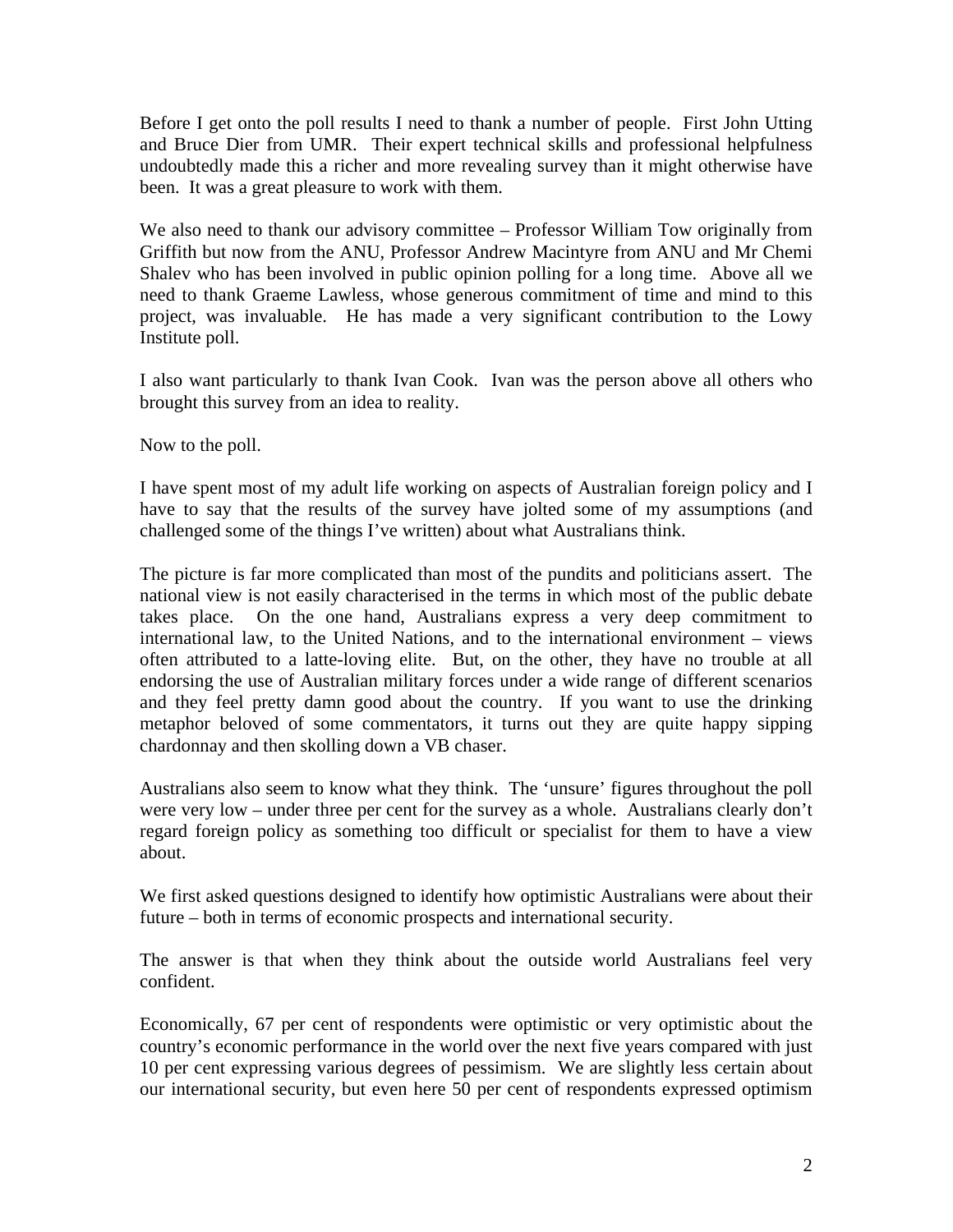for the next five years compared with just 19 per cent expressing various degrees of pessimism.

Australians are proud of the country and its role in the world but they have a pretty realistic approach to where we fit in the world. They don't harbour romantic illusions. The vast majority (82 per cent) believe Australia is a good international citizen and important in Asia and that we are well placed to success in a competitive world. And only 37 per cent agree with the idea that we are 'unimportant in global politics'.

Are we independent minded, however? We are surprisingly split about that  $-49$  per cent agree, 48 per cent disagree - and 65 per cent see us as "a follower not a leader"

We wanted to see how Australians placed themselves in the community of nations, so we asked whether interviewees had positive or negative feelings about a wide range of different countries and organisations. This is a blunt question, with no room for nuance, but it delivers a general sense of attitudes to other countries.

The answers showed that Australians felt overwhelmingly positive about **New Zealand** – 94 per cent expressed positive feelings. This might come as a shock to New Zealanders. The **United Kingdom** was nearly as high. So, too, in reassuring evidence of how attitudes change over time, was **Japan**, with 84 per cent expressing positive feelings. The same thing was seem in the high rating **China** achieved, at 69 per cent positive feelings, ahead of **France** and the **United Nations**. **Indonesia**, presumably for reasons of history – lingering memories of confrontation and more recently the East Timor dispute is on 52 per cent.

Most interesting in this group is the low rating of positive feelings for the **United States** – just 58 per cent. A key question which future polls will answer is whether that is a response to the particular US administration at the moment or whether it reflects a deeper cultural or political scepticism. Is this something that will grow over time or diminish?

It certainly reflects a separate perception we found that Australia takes 'too much notice of the views of the United States in our foreign polices' 68 per cent agreed with that statement compared with just 14 per cent who responded in the same way about the United Nations. 29 per cent thought we took the right amount of notice and just 2 per cent, too little notice.

Even if you take the 58 per cent of Australians who have a positive attitude towards the United States, half of that group still think Australia pays too much attention to the views of the United States.

The **United Nations** result probably reflects a realistic understanding of the limits of UN power but it also suggests that it would be hard to generate a scare campaign here about the power of multilateral institutions.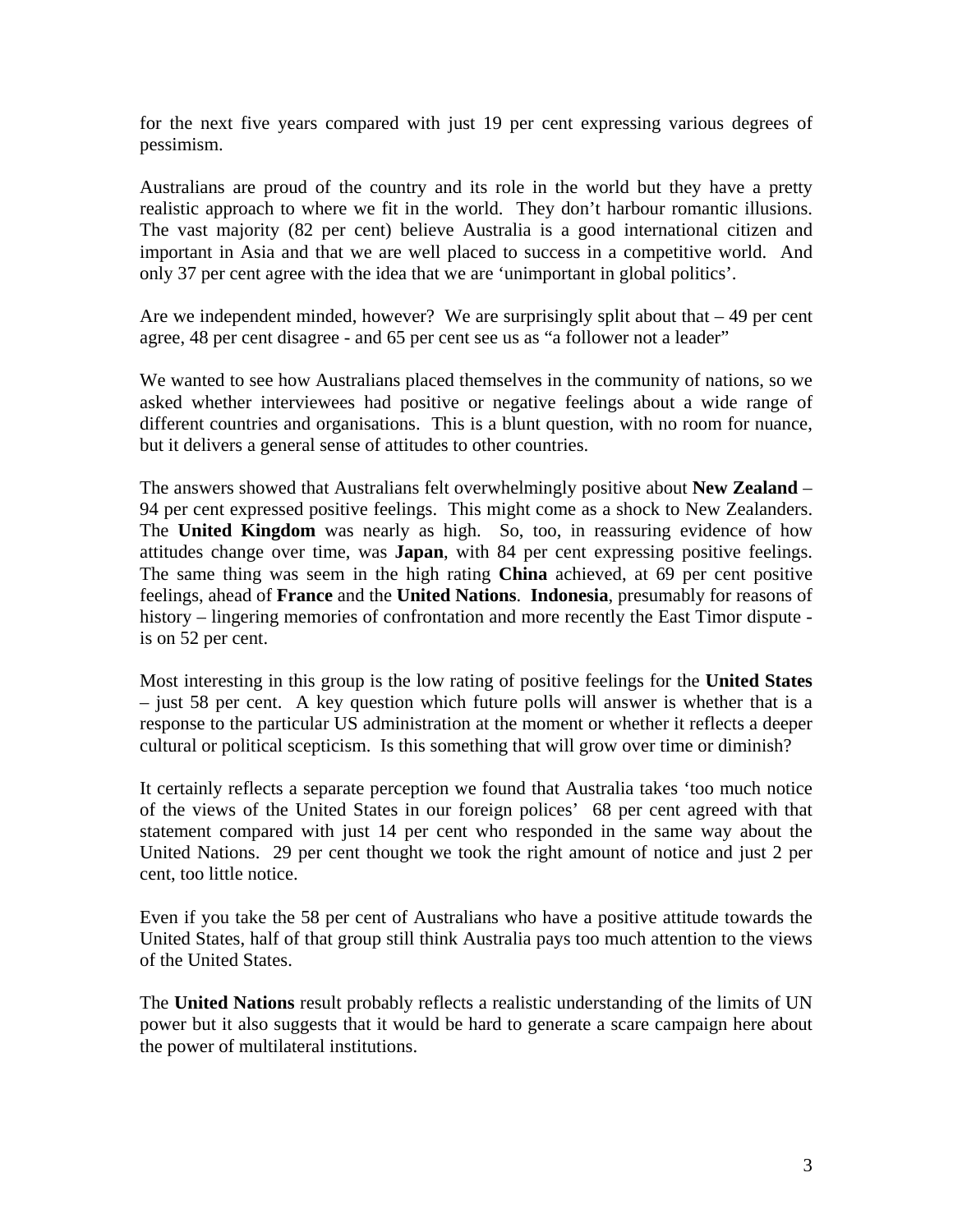We asked a series of questions designed to try to answer the question: **how idealistic are Australians?** Do they want to use our power in the world to do good things? Or do they think we should be guided by self-interest? The result is mixed.

We asked:

*Thinking about what Australian foreign policy should be trying to achieve I am going to read a list of goals and ask you to tell me how important each one is for Australia*

Most of the goals that emerged at the top of the list fall into the realist, self-interested category – strengthening the economy, protecting the jobs of workers, countering terrorism and preventing nuclear proliferation. The more idealistic aims – promoting human rights, strengthening the United Nations, promoting democracy – rated lower.

But leading them all was improving the global environment at 75 per cent support. That suggests to me that Australians see the environment less in idealistic terms than as something that will affect them quite directly.

In a similar vein we wanted to know whether Australians thought that **international law** was important. We asked the question

*Thinking about how Australia deals with international problem , which of the following approaches do you favour more? 'Australia should rely on international law even though decisions may go against*   $\overline{u}$ *s OR Australia should do whatever benefits us the most in any given situation regardless of what international law says?'* 

By 64 per cent to 33 per cent we said we opted for international law. But would that hold in more specific cases? What if we had given a specific example here? The answer is less certain I think.

In a similar vein, we also wanted to know, especially after the great response to the tsunami disaster, what Australians thought about **aid**. Why did Australian think we should give aid to others? The answer is another mixture of idealism and self-interest, with idealism more pronounced. Most respondents thought it was because helping to raise living standards made the world safer, or because we had an obligation to share our wealth with people who have less than we do. Less favoured were the minimalist view that we should only give aid in response to emergencies, or the idea that aid increased our influence with our neighbours

We turned next to the **international security situation**.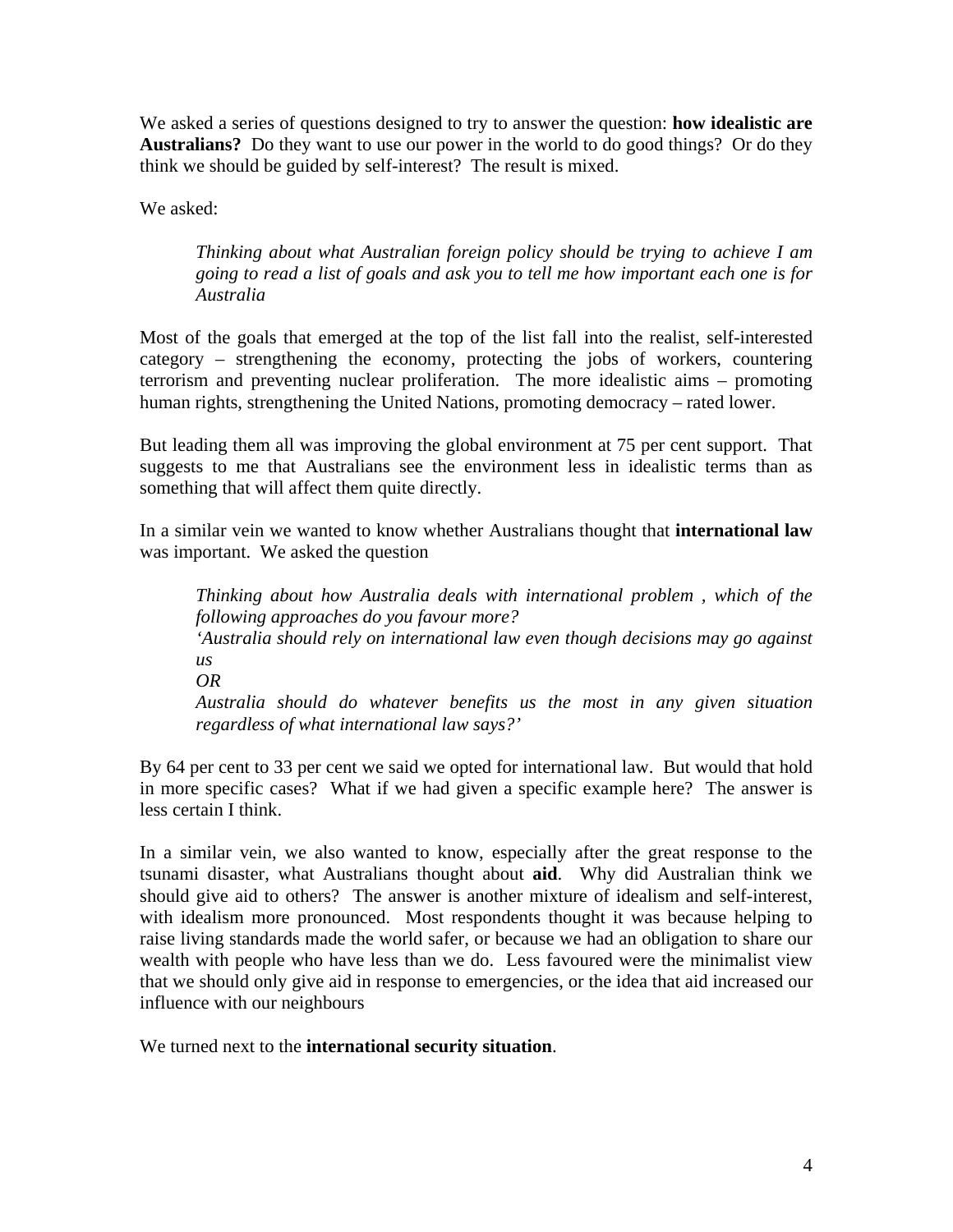Beginning with the current situation, we asked 'Thinking about world events, how safe to you feel?' 91 per cent said they felt safe or very safe. So whether or not we are alert, we are certainly not alarmed.

We asked about a series of potential threats from the outside world and asked people how worried they were about them. The surprises here, I think, are the high response on global warming – the second most worrying threat and ranking ahead of international terrorism. And most startling of all was the precise equivalence of Islamic fundamentalism and US foreign policy as a source of concern. 57 per cent of respondents said that they were very worried or fairly worried about these as potential threats.

It is also worth noting that China's growing power rated lowest of all on the list of potential threats – with the largest number of people not worried at all about it and the fewest saying they were very worried.

So what do these ambivalent attitudes towards the United States and its foreign policies mean? It is not that we do not value the security alliance: 72 per cent think the alliance is either very important or fairly important for Australia's security and just 7 per cent rate it not at all important. Even of those respondents who expressed negative feelings about the United States the majority rate the alliance as very important or fairly important to our security.

So what happens if you press the issue further by reference to a specific contingency – one that has been widely discussed – a conflict in the **Strait of Taiwan**? We asked respondents to agree or disagree with the following statement:

*Australia should act in accordance with our security alliance with the United States even if it means following them to war with China over the independence of Taiwan.* 

It's a complex question and a relatively high 7 per cent of respondents were unsure of their response, but 72 per cent disagreed with the statement and only 21 per cent were in favour. Even of those who think our alliance with the United States is "very important" fully 57 per cent said they opposed joining the United States in the Taiwan Strait.

The **Iraq War** is another possible test of attitudes towards the alliance. Of those respondents who said they had originally supported the Australian commitment to Iraq, only 9 per cent said they did so "because of our alliance with the United States".

So what does this say about the attitude of Australians to the use of force? It's clearly not something that we are chary about in principle. We asked about a series of contingencies in the world and whether Australia should have the right to use armed force outside Australia in a number of ways. Of the eight contingencies we proposed, only one – to establish democracy in undemocratic countries – failed to get majority support. The most popular scenario was 'in support of United Nations or regionally endorsed peace keeping missions'. Very high responses also apply in cases of prevention of genocide and gross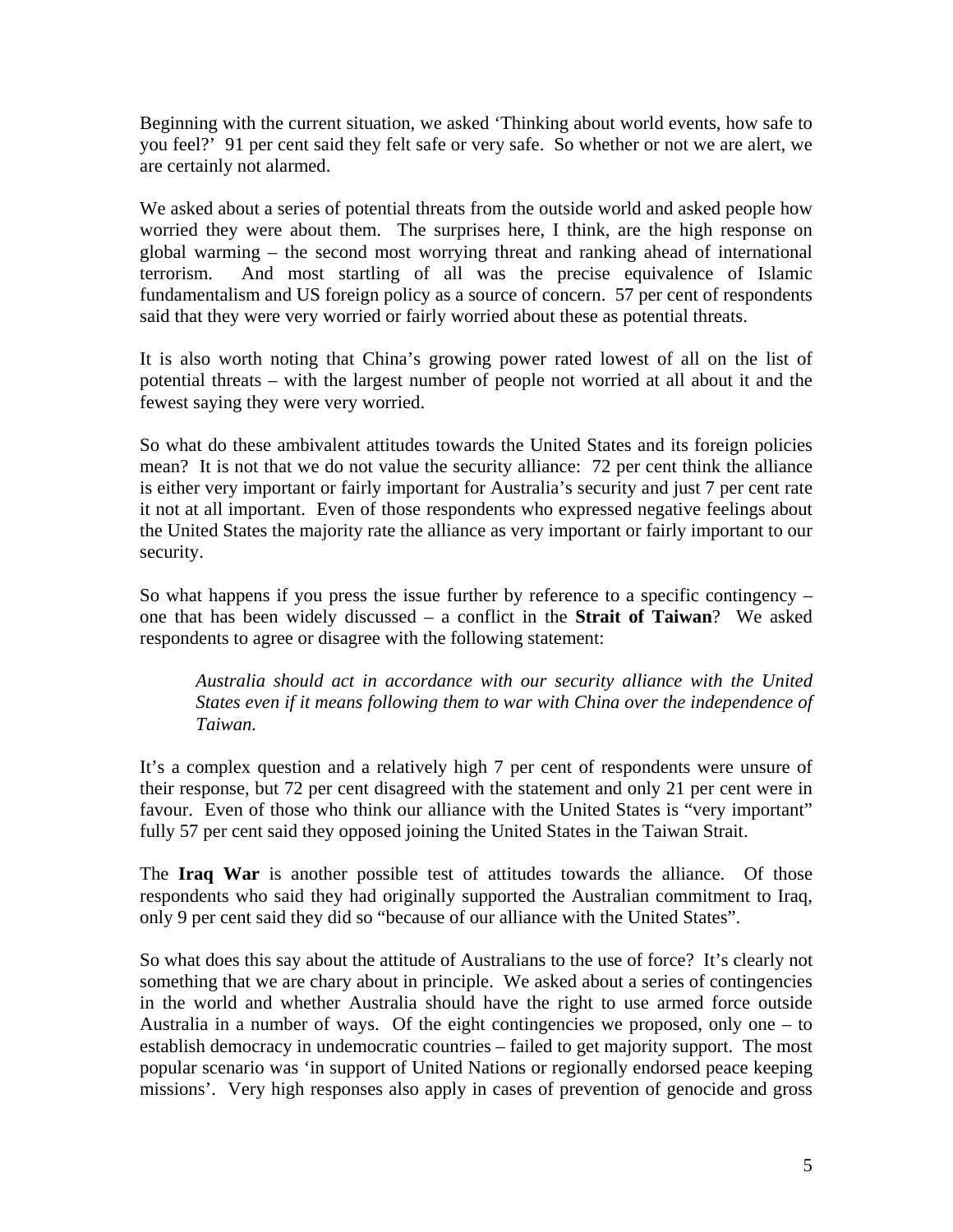abuses of human rights and to prevent internal collapse in a failing country in our neighbourhood.

This underlines, I think, the reasons for the widespread support for Australia's East Timor and Solomon Islands commitments.

**Pre-emption** has been the subject of fierce debate since September 11 and the Iraq War and the Prime Minister was criticised for comments he made about the subject.

The Australian people don't have many qualms about that. 66 per cent agreed with the statement 'If we believed that terrorists based in another country were going to launch an attack on Australia and if the other country could not or would not take action to stop them, should we have the right to strike directly at the terrorists?' Perhaps more surprising here was the 29 per cent who disagreed. Was this because the Iraq War has given pre-emption a bad name?

We asked a series of questions about the Iraq War designed in part to see whether people's views on the war had changed.

The answer was that, as other polls have found, Australians remain divided on this question. Of our respondents, 43 per cent remembered supporting the Iraq War and 54 per cent remembered opposing it. When we asked people to identify the main reason for their support, the largest number - 31 per cent - said it was to remove Saddam Hussein. An almost equal number - - 29 per cent – thought it was about fighting terrorism. Only 17 per cent – now at least – say they were primarily swayed by arguments about WMD and just 9 per cent said they supported the war for alliance reasons.

The subject still divides Australians more than almost any other we asked about. We asked whether Australia should continue to be involved in Iraq. 46 per cent said we should and 51 per cent were opposed. There is a high degree of continuity in this. In other words, the experience of the war on the ground has not greatly altered the views people have long held about the commitment, although it has moved more people to favour it than to oppose it.

Turning to **international trade**, people found the questions harder to grapple with, probably unsurprisingly. We found the highest number of unsure figures in this area.

The most interesting outcome here was in questions about the Free Trade Agreement with the United States and China. Respondents were very evenly balanced on the virtues of the FTA with the United States – 34 per cent thinking it will be a good thing, 34 percent that it will make no difference or are unsure and 32 per cent thinking it will be bad for Australia. A similar question about a potential FTA with China received a much higher level of support – 51 per cent think it would be good for Australia and just 20 per cent that it would be bad.